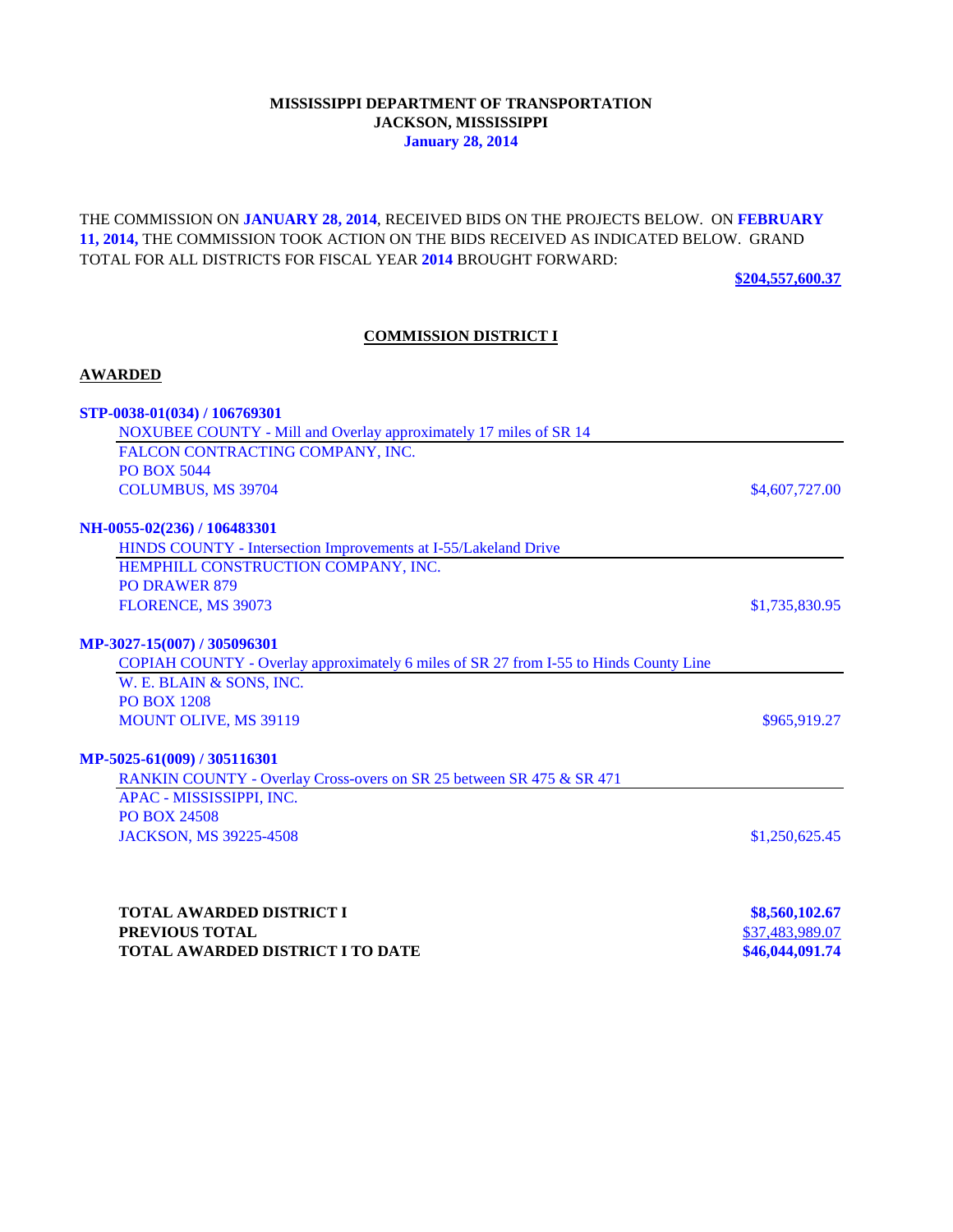# **COMMISSION DISTRICT II**

# **AWARDED**

| STP-0008-02(101) / 106698301                                                               |                 |
|--------------------------------------------------------------------------------------------|-----------------|
| SIMPSON COUNTY - Overlay approximately 11 miles of the Southbound Lane of US 49            |                 |
| from SR 149 in Magee to SR 149 in Mendenhall                                               |                 |
| W. E. BLAIN & SONS, INC.                                                                   |                 |
| <b>PO BOX 1208</b>                                                                         |                 |
| MOUNT OLIVE, MS 39119                                                                      | \$2,277,855.00  |
| HSIP-0008-02(102) / 106502301                                                              |                 |
| COVINGTON COUNTY - Traffic Signal Modifications at various intersections on US 49 in       |                 |
| <b>Collins</b>                                                                             |                 |
| W. E. BLAIN & SONS, INC.                                                                   |                 |
| <b>PO BOX 1208</b>                                                                         |                 |
| MOUNT OLIVE, MS 39119                                                                      | \$1,115,054.90  |
| HSIP-0014-03(063) / 106223301                                                              |                 |
| <b>GEORGE COUNTY - Traffic Signal on US 98 Intersection at Rocky Creek Road and Beaver</b> |                 |
| Dam Road                                                                                   |                 |
| <b>WARREN PAVING, INC.</b>                                                                 |                 |
| <b>PO BOX 572</b>                                                                          |                 |
| HATTIESBURG, MS 39403                                                                      | \$1,849,471.50  |
| NH-0014-03(067) / 106753301                                                                |                 |
| GEORGE COUNTY - Mill and Overlay approximately 6 miles of US 98 from the Greene            |                 |
| County Line to SR 63                                                                       |                 |
| <b>WARREN PAVING, INC.</b>                                                                 |                 |
| <b>PO BOX 572</b>                                                                          |                 |
| HATTIESBURG, MS 39403                                                                      | \$3,061,785.06  |
| IM-0059-02(103) / 106408301                                                                |                 |
| JONES COUNTY - Mill & Overlay approximately 7 miles of I-59 from Laurel to Jasper          |                 |
| <b>County Line</b>                                                                         |                 |
| DUNN ROADBUILDERS, LLC                                                                     |                 |
| <b>PO BOX 6560</b>                                                                         |                 |
| LAUREL, MS 39441                                                                           | \$13,072,174.15 |
| STP-0066-01(013) / 106754301                                                               |                 |
| JACKSON COUNTY - Mill and Overlay approximately 3 Miles of SR 57 from US 90 to             |                 |
| <b>Ocean Springs Road</b>                                                                  |                 |
| MALLETTE BROTHERS CONSTRUCTION COMPANY, INC.                                               |                 |
| <b>3708 HIGHWAY 90</b>                                                                     |                 |
| GAUTIER, MS 39553                                                                          | \$1,686,000.00  |
| BR-2170-00(021) / 105120301                                                                |                 |
| JONES COUNTY - Bridge Replacement on US 11 at Waterfall Creek, Bridge #85.2                |                 |
| T. L. WALLACE CONSTRUCTION, INC.                                                           |                 |
| 808 HIGHWAY 98 BYP                                                                         |                 |
| <b>COLUMBIA, MS 39429-8255</b>                                                             | \$999,578.87    |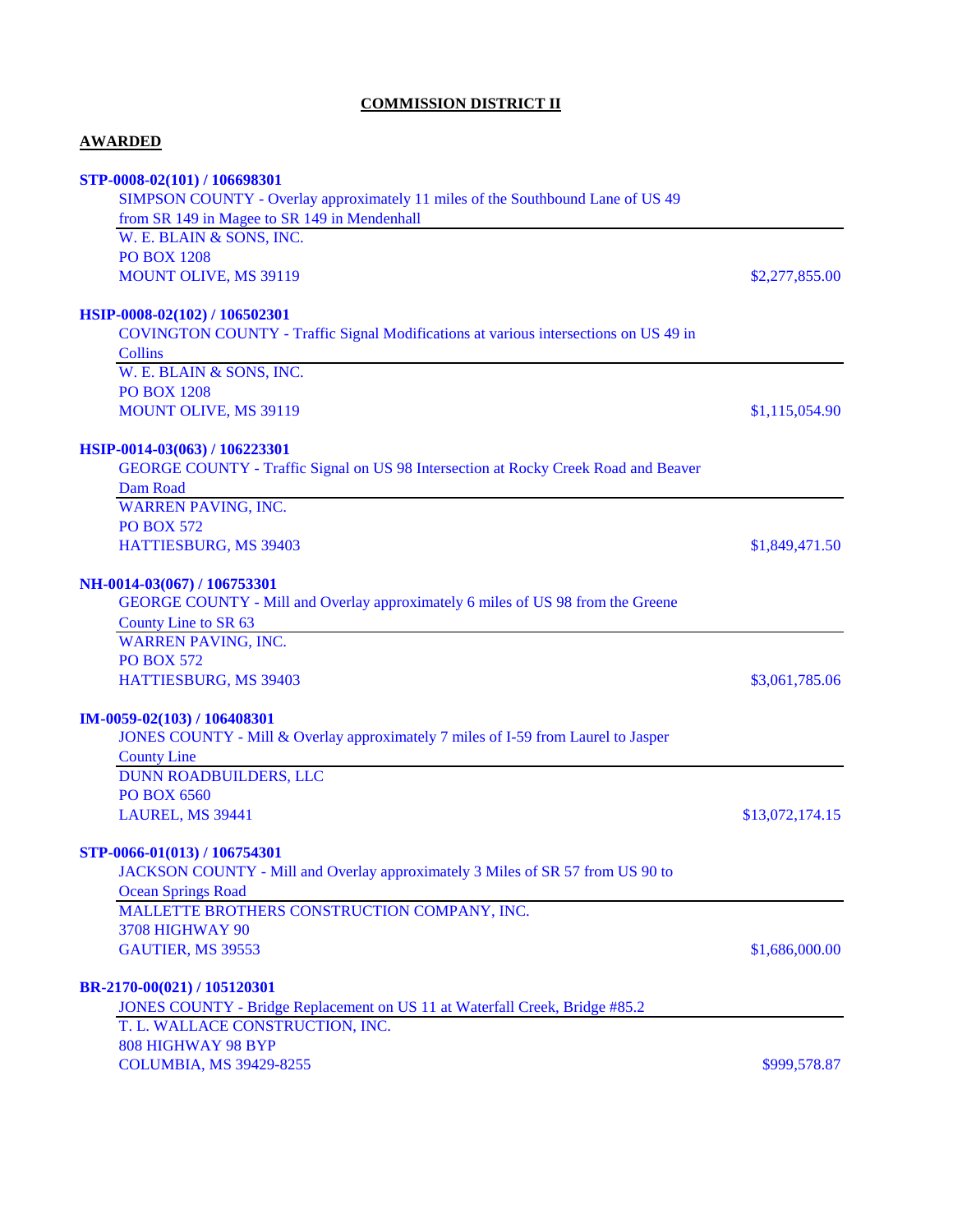# PIKE & LINCOLN COUNTIES - Bridge Joint Repairs on I-55 between Louisiana State Line and Copiah County Line INTERSTATE IMPROVEMENT, INC. PO BOX 8

FARIBAULT, MN 55021 \$415,497.00

### **TOTAL AWARDED DISTRICT II \$24,477,416.48**<br>**PREVIOUS TOTAL** \$49,758,314.61 **PREVIOUS TOTAL<br>
TOTAL AWARDED DISTRICT II TO DATE TOTAL AWARDED DISTRICT II TO DATE \$74,235,731.09**

### **COMMISSION DISTRICT III**

### **AWARDED SUBJECT TO CONCURRENCE BY THE FEDERAL HIGHWAY ADMINISTRATION**

| STP-0029-03(011) / 102556308                                                          |                 |
|---------------------------------------------------------------------------------------|-----------------|
| MARSHALL COUNTY - Paving approximately 4 miles of SR 304/I-269 from SR 302 to the     |                 |
| <b>Tennessee Line</b>                                                                 |                 |
| <b>LEHMAN-ROBERTS COMPANY</b>                                                         |                 |
| <b>PO BOX 1603</b>                                                                    |                 |
| MEMPHIS, TN 38101                                                                     | \$11,308,279.76 |
| <b>AWARDED</b>                                                                        |                 |
| STP-0070-04(018) / 106296301                                                          |                 |
| LAFAYETTE COUNTY - Interchange Reconstruction at Old Taylor Rd. and SR 6              |                 |
| Interchange                                                                           |                 |
| TALBOT BROS CONTR CO, INC & TALBOT BROS GRADING CO, INC, AJV                          |                 |
| <b>PO BOX 364</b>                                                                     |                 |
| NESBIT, MS 38651                                                                      | \$6,827,427.58  |
| BR-0914-00(007) / 100299301                                                           |                 |
| MARSHALL COUNTY - Bridge Replacement on SR 309 between US 78 and Barton               |                 |
| N. L. CARSON CONSTRUCTION COMPANY, INC.                                               |                 |
| <b>2221 WAGGONER ROAD</b>                                                             |                 |
| CARTHAGE, MS 39051                                                                    | \$8,103,039.28  |
| SP-0016-02(036) / 106710302                                                           |                 |
| <b>GRENADA COUNTY - Drainage Correction on SR 8 Between Jameson Drive and Hickory</b> |                 |
| Road                                                                                  |                 |
| EDGE CONSTRUCTION, LLC                                                                |                 |
| 5791 HWY 23 S                                                                         |                 |
| TREMONT, MS 38876                                                                     | \$214,565.80    |
|                                                                                       |                 |
|                                                                                       |                 |
|                                                                                       |                 |

| <b>TOTAL AWARDED DISTRICT III</b>         | \$26,453,312.42  |  |
|-------------------------------------------|------------------|--|
| <b>PREVIOUS TOTAL</b>                     | \$116,864,251.69 |  |
| <b>TOTAL AWARDED DISTRICT III TO DATE</b> | \$143,317,564.11 |  |

**BR-9999-07(008) / 106647303**